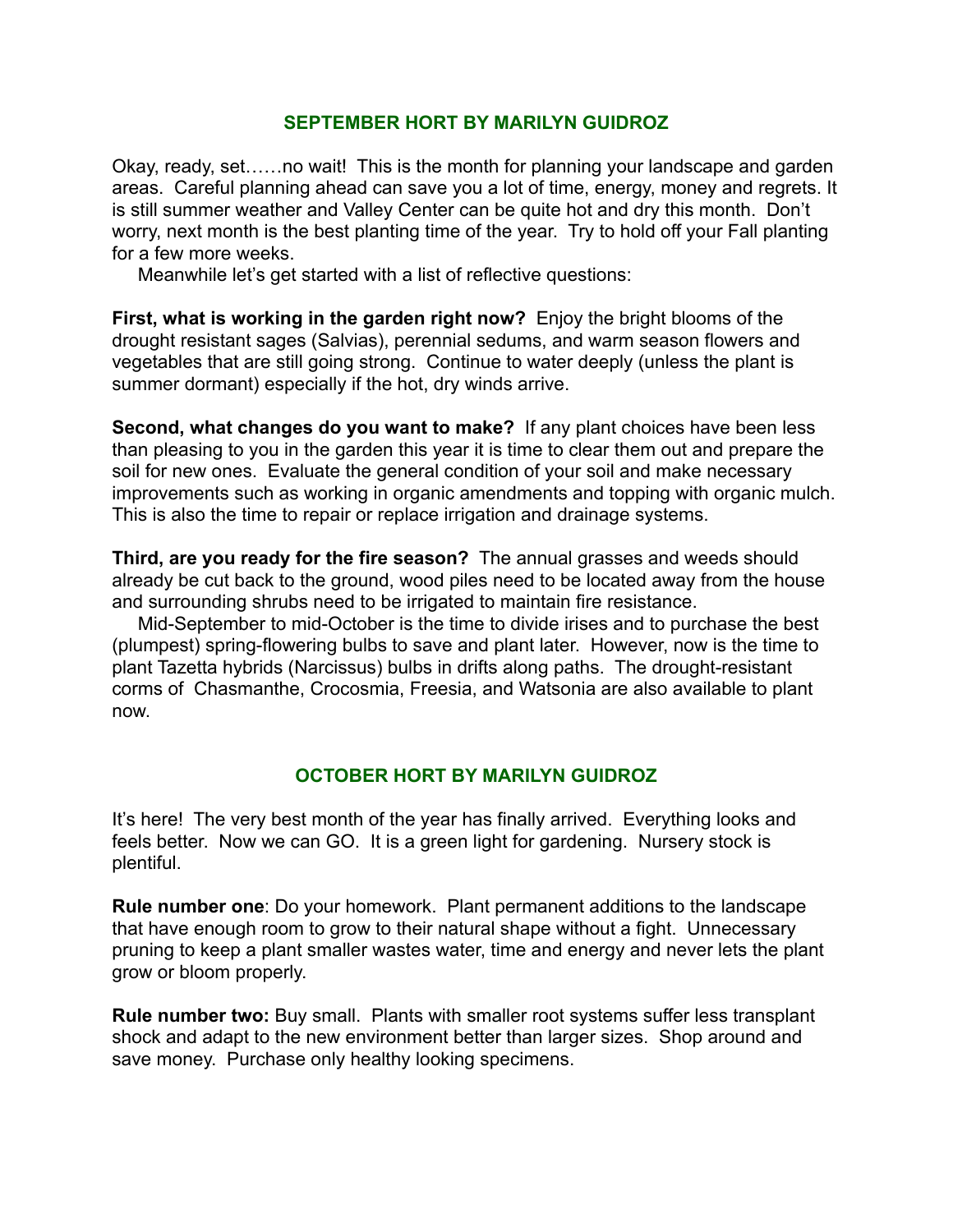**Rule number three:** Group plants together that share the same watering requirements, sun exposure and soil conditions. If the plant needs good drainage, such as lavender and rosemary, install on top of soil mounds within the planting area.

**Cool Season Vegetables -** Pull up the last remains of the summer vegetables and flowers. Now is the time to plant cool-season flowers and vegetables for winter and spring. One word of caution, be careful to buy only the winter varieties at the nursery. Sometimes the summer flowers and vegetables are still out.

**Wildflowers -** October is the ideal month to plant glorious wildflowers. The winter rains should take care of most of the watering needs. Select an area that receives six to eight hours of full sun. Lightly rake the soil to a depth of only 1 inch. Spread the wildflower seeds blended with four parts sand or soil to one part seeds for a more even coverage. Cover seeds with a layer of soil no more than 1/16" deep. Keep soil moist for 4 to 6 weeks. Reduce the water frequency gradually once the seedlings grow 1 to 2 inches tall. Protect the seeds and seedlings from birds by spreading garden netting over the area supported by stakes and weighted down with rocks or wire staples. The beauty of native wildflowers is that they will naturally reseed themselves year after year in most cases.

**Fall Color-**Seasonal foliage color adds charm to any garden. Purchase the plants that show the most pleasing color at this time of year. Among the most commonly planted are the Sweet Gum (*Liquidambar*), Maidenhair tree (*Ginkgo biloba*), Crape myrtle (*Lagerstroemia indica*), Eastern redbud (*Cercis canadensis*), and my all time favorite, Chinese pistache (*Pistacia chinensis*).

 Fall flowering trees and vines are also something to consider for the garden. You will notice the Hong Kong orchid tree (*Bauhinia x blakeana*), Floss silk tree (*Chorisia speciosa*), Flamegold tree (*Koelreuteria elegans*) and Goldenrain tree (*Koelreuteria paniculata*), which has lovely seed capsules that hang on for a long period of time. Two colorful vines are the Cup-of-gold vine (*Solandra maxima*) and the Flame vine (*Pyrostegia venusta*).

**Bulbs -**Purchase only the best and plumpest bulbs. They will perform better than the slim ones. Plant daffodils and Dutch iris once the soil and air temperatures cool off. It is best to wait until next month to plant anemones and ranunculus. Store them in a dry, cool area such as the garage. Refrigerate hyacinth, tulip and crocus bulbs in the lettuce drawer for six to eight weeks before planting in December.

#### **NOVEMBER HORT BY MARILYN GUIDROZ**

 Rain? No rain? What is a gardener to do? That is the question for this month. Those of us who have ever tried to predict this never really know for sure.

 While the rest of the country knows that winter means cold and what to do about it, Southern California is a very different story. This is the time of year that our summer dormant plants begin to wake up and grow! Native plants green up, Mediterranean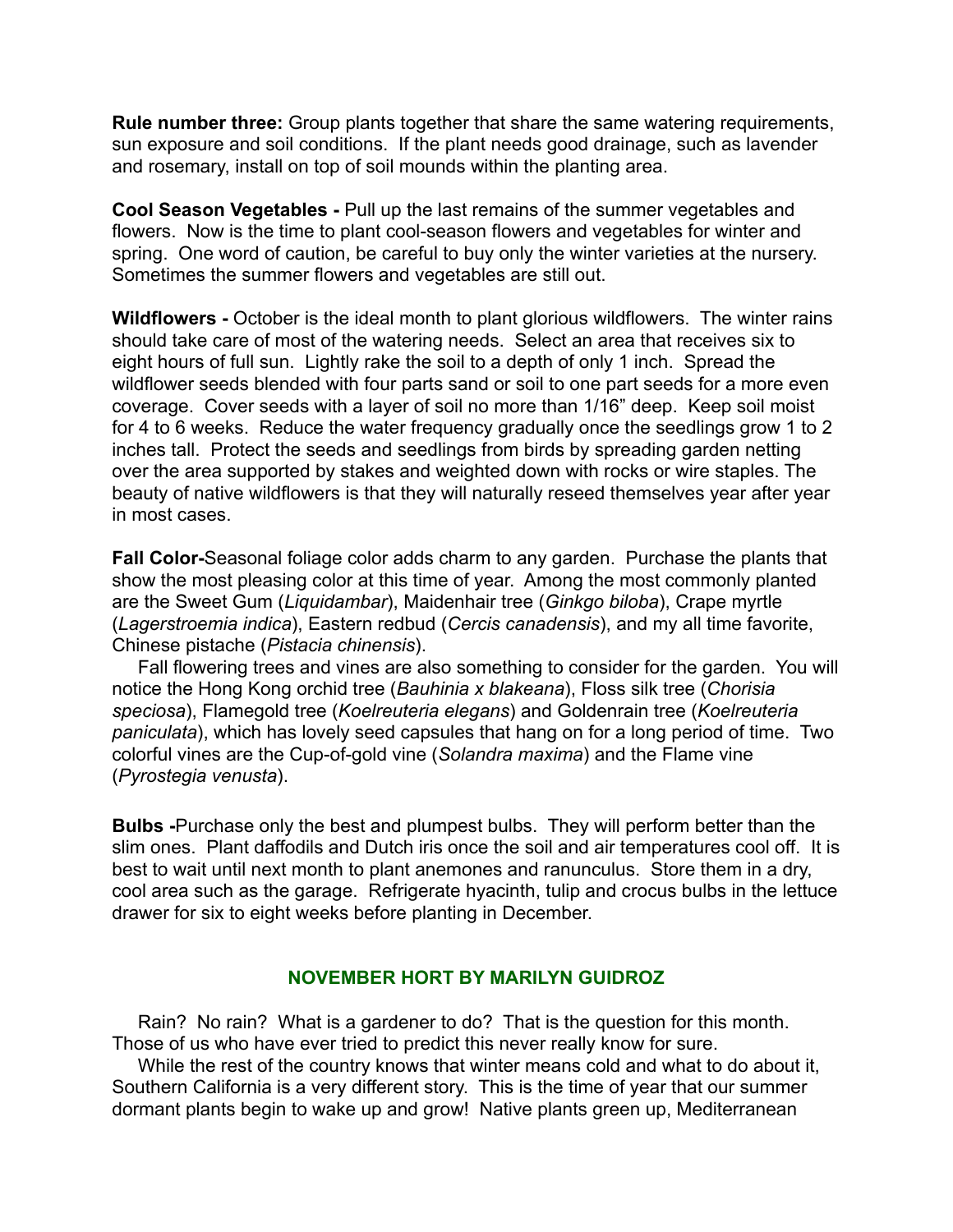plants look for more water, and the succulents like Aloes, Aeoniums, Cotyledons, and Senecios perk up and look great! This is also the time for our roses to give the best blooms.

 Our peculiar weather pattern is not only seasonal, with wet winters and dry summers, but cyclical as well. We will have several years of good rains followed by several years of drought. This is our normal pattern. A wise gardener knows that when there is abundant rain our plants need protection from TOO much water, and when there are drought years (usually seven in a row!) they will need more supplemental water to survive.

**WET WINTER** There are many problems from too much water. Rot, disease and soil erosion can seriously damage plants and the landscape. Make sure that your garden has good surface drainage and somewhere for the overflow to go. Properties generally have a high and low point. Observe the drainage pattern and remove all obstacles like soil berms, water wells, and debris to prevent flooding. Move potted plants, especially succulents under the roof eaves or raise them up on blocks.

**DRY WINTER** If we have a dry winter the methods of directing the moisture that does fall into the right places will greatly benefit your plants and trees. Soil berms, water wells and lots of mulch will direct the water to the root system. Have you heard of Pitcher Irrigation? This is nothing new. It is an ancient system of distributing water to the roots slowly. Sink porous clay pots in the right places and periodically fill them with water. This can be in a circle around a tree at the drip line or near shrubs. Place a central pot in the vegetable garden bed and plant beans or peas around it.

**STORM DAMAGE** Be prepared for wind along with rain. Training a young tree or maintaining a mature one takes special treatment. Dense trees need to be opened up inside to allow the wind to pass through without breaking branches. Remove all dead and weak branches. Pay particular attention to crossed branches or ones over your roof! If the ground is saturated and the wind grabs that canopy, it will go over. Stake young trees but tie them loosely so they can move and develop a strong trunk. Check all ties to prevent trunk damage and remove them when the tree is well rooted.

**TRANSPLANTING** This is it! Move the shrubs and young trees that are in the wrong places. This month is the time to get new plants in the ground and transplant the ones that need to move. Evergreens benefit the most by taking advantage of the natural rainy season to become better established before the heat of summer. Remember to keep as much of the root ball intact as possible. Allow deciduous plants to lose their leaves before being transplanted. You can remove all of the soil from a dormant plant and spread the roots out properly in its new hole. Cut back the tops to balance out the loss of roots.

**PESTS** Do you hate earwigs as much as I do? Please don't spray poison in the garden. Try this method for getting rid of them. Loosely roll sheets of newspaper up and put rubber bands on the ends. Soak them in water until really wet. Place them around your garden and trash areas before dark. Every morning close off the ends of your traps and seal in a plastic bag. I like to do this on trash day and have them hauled off the property right away. Don't just throw them into the compost pile. The little pests will be back.